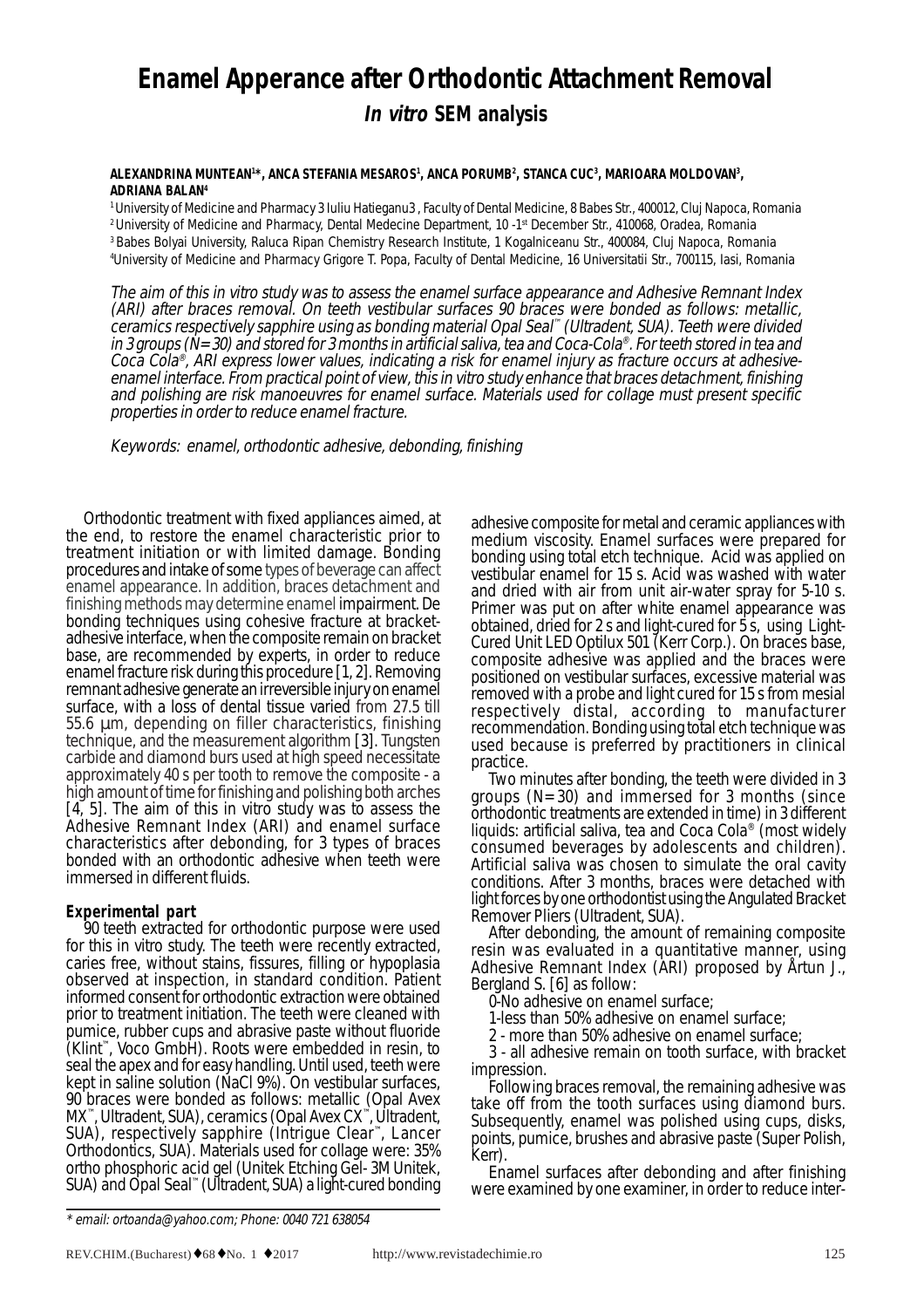human variation, using scanning electron microscopy (Inspect F, FEI Company).

## **Results and discussions**

An important amount of adhesive material on enamel surface was observed for metal braces, regardless the storage liquid (fig. 1, 2).



Fig.1. SEM image for tooth store in artificial saliva, ARI score=3: a) metal bracket base, magnification x3mm; all material remain on dental surface. Fracture at debonding occurred at bracket composite interface, minimising the risk for enamel fracture; b) finished and polished enamel after metal bracket removal, magnification x50µm. Limited fissures in enamel surface; eliminate the excessive amount of adhesive imposed an accurate technique in order to reduced enamel loss



Fig. 2. SEM image for tooth store in Coca Cola®, ARI score=3: a) metal bracket base, magnification x3mm; all material remain on dental surface; b) finished and polished enamel after metal bracket removal, magnification x100µm. Reduced risk for enamel crack, but caution must be taken to limit iatrogenic enamel loss during finishing

Ceramic braces exhibited better adhesive behaviour for teeth stored in tea, versus teeth stored in Coca Cola® (fig. 3,<br>4).



Fig. 3. SEM image for tooth store in tea, ARI score=2; a) ceramic bracket base, magnification x3mm; more than a half of material remain on enamel surface; b) finished and polished enamel after ceramic bracket removal, magnification x100µm; enamel with no appearance of cracks

When detached sapphire braces, adhesive fracture occurs at tooth-composite material interface (fig. 5).

The composite materials used in restorative dentistry should present aesthetic and adhesive properties to certify their durability over time. In orthodontics, adhesives must ensure the attachment position on tooth surface for a limited period of time. This goal requires for orthodontic adhesives to present sufficient mechanical strength but to





Fig. 4. SEM image for tooth store in Coca Cola®, ARI score=1; a) ceramic bracket base, magnification x4mm; less than half of material remain on vestibular enamel. Caution must be taken to reduce the risk for enamel fracture; b) finished and polished enamel after ceramic bracket removal, magnification x3mm; enamel fissures with longitudinal path



Fig. 5. SEM image for tooth store in tea, ARI score=1; a) sapphire bracket base, magnification x 3mm; less than half of material remain vestibular enamel; b) magnification x100µm, image for finished and polished enamel after sapphire bracket removal reveal limited longitudinal fissures

be able to be removed with a limited risk for enamel. The adhesive system Opal Bond™ MV (Ultradent, SUA) was chosen in this in vitro study because of its excellent physical properties, frequent clinical use and significant shear strength.

To avoid enamel cracks and traumatic fractures, especially for vestibular collage techniques, materials used as orthodontic adhesives are recommended to have properties which ensure at debonding ARI scores 2 and 3 [6]. Reducing the time for polishing and finishing enamel surface, which must regain its previous appearance after attachment removal, entailed for orthodontic adhesives ARI scores 0 and 1 [7, 8].

The in vitro evaluation lead to differences comparatively with clinical situations; discrepancies occur at the interface tooth/ adhesive- ideal isolation conditions are difficult to be achieved in clinical situations [7]. There are many factors that can cause tearing for mechanical connection at tooth bracket interface: mouth ecosystem, pH variations, chewing cycles, alcohol, temperature variations and food consistency. The variety and diversity of these factors make extremely difficult to assess the mechanical and chemical characteristics of orthodontic bonding agents [8]. In the present study, the type of bracket (metal, sapphire or ceramic) influenced the fracture level when orthodontic attachments are removed and the amount of remnants adhesive. Enamel surface is inevitably affected, more or less, with the emergence of dental hard tissue fissures [7, 9]. The greater amount of adhesive remaining on the enamel surface prevents traumatic micro fracture, but extends the time required for tooth surface cleaning, finishing and polishing [10].

A technical detail that can be considered to be influential for enamel appearance could be the etching interval. Studies have revealed more adhesive remaining on the teeth and the loss enamel decreases, when enamel was etched for a shorter time. According to literature, total etch technique settle on fewer irreversible changes of the